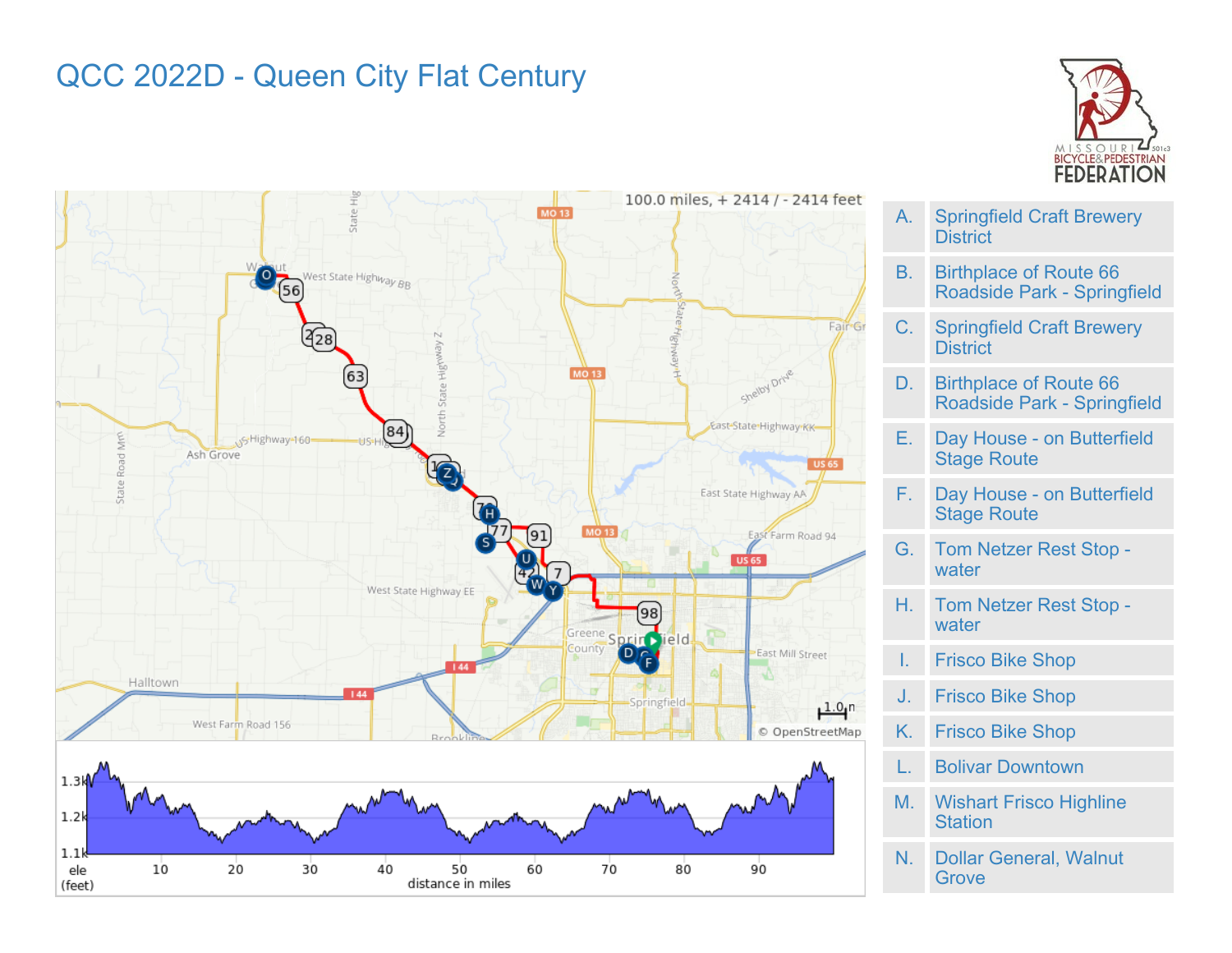| O.             | <b>Mays Mart - Walnut Grove</b>                            |
|----------------|------------------------------------------------------------|
| Р.             | Restaurants, shopping in<br>Willard                        |
| $Q_{1}$        | Restaurants, shopping in<br><b>Willard</b>                 |
| R.             | <b>Frisco Highline Trail</b><br><b>Information</b>         |
| S <sub>1</sub> | <b>Frisco Highline Trail</b><br><b>Information</b>         |
| T.             | <b>Sculpture Cruise - Frisco</b><br><b>Highline Trail</b>  |
| U.             | <b>Sculpture Cruise - Frisco</b><br><b>Highline Trail</b>  |
| V.             | <b>History of the Frisco</b><br><b>Highline Railroad</b>   |
| W.             | <b>History of the Frisco</b><br><b>Highline Railroad</b>   |
| $X_{1}$        | Frisco Highline Trail -<br><b>Kearney Street Trailhead</b> |
| Ÿ.             | Frisco Highline Trail -<br><b>Kearney Street Trailhead</b> |
| Z.             | <b>Willard Trailhead - Frisco</b><br><b>Highline Trail</b> |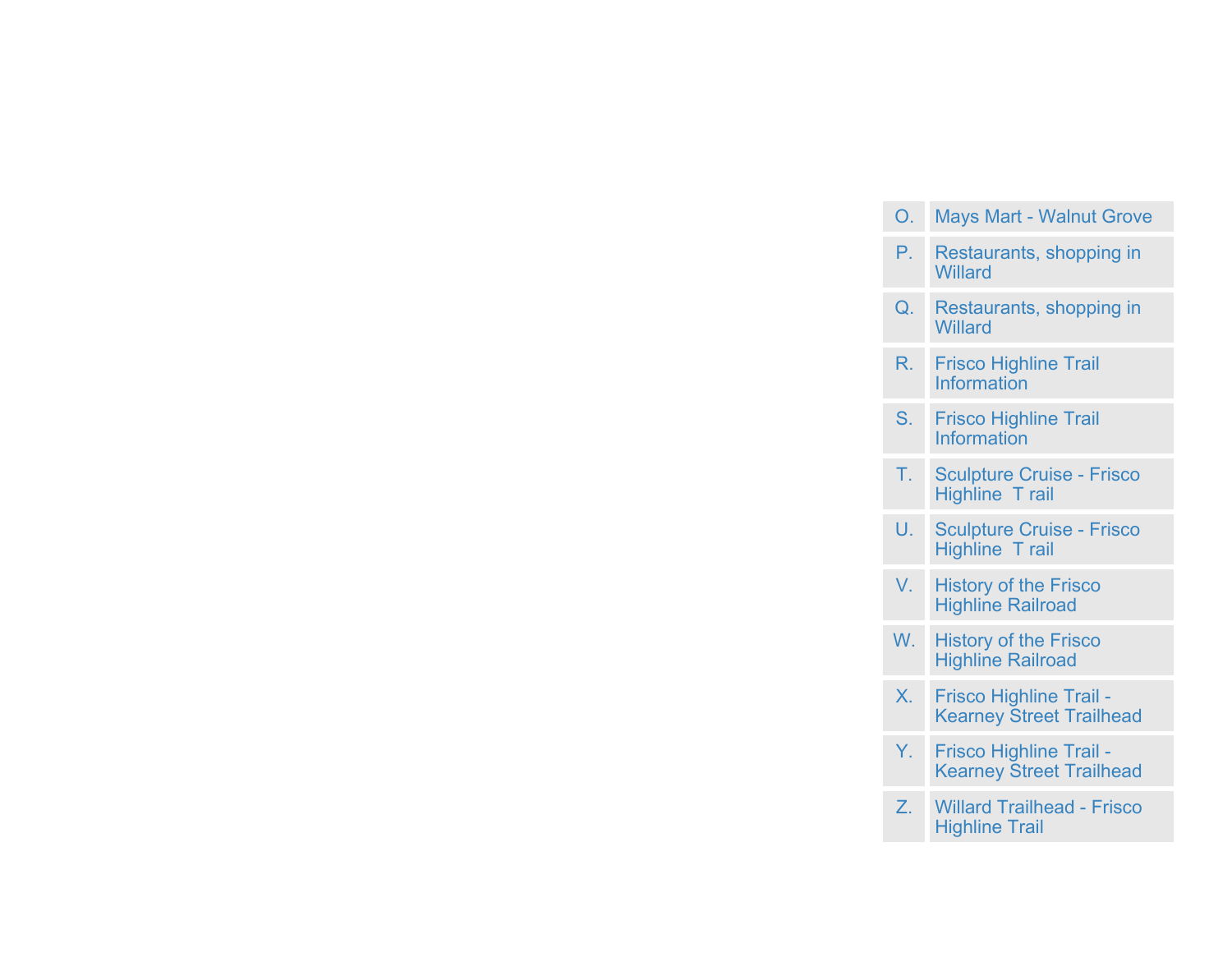## QCC 2022D - Queen City Flat Century

| <b>Dist</b> | Prev | Type | <b>Note</b>                                                      |
|-------------|------|------|------------------------------------------------------------------|
| 0.0         | 0.0  |      | <b>BEGIN ROUTE at</b><br><b>BEST OF LUCK</b><br><b>BEER HALL</b> |
| 0.0         | 0.0  |      | R onto Jefferson Ave                                             |
| 0.1         | 0.0  |      | L onto Walnut St                                                 |
| 0.2         | 0.2  |      | L onto Kimbrough<br>Ave                                          |
| 0.5         | 0.2  |      | Continue straight as<br>Kimbrough becomes<br><b>Benton Ave</b>   |
| 1.9         | 1.4  |      | L onto Commercial St                                             |
| 2.3         | 0 4  |      | R onto Lyon Ave                                                  |
| 2.6         | 0.3  |      | L onto Atlantic St                                               |
| 4.3         | 1.8  |      | R onto Clifton Ave                                               |
| 4.6         | 0.2  |      | L onto High St                                                   |
| 4.7         | 0 1  |      | R onto Fulbright Ave                                             |
| 5.5         | 0.8  |      | L onto Farm Rd<br>112/Melville Rd                                |

5.5 miles. +143/-237 feet

\_\_\_\_\_\_\_\_\_\_\_\_\_\_\_\_\_\_\_\_\_\_\_\_\_\_\_\_\_\_\_

| <b>Dist</b>                   | Prev | Type | <b>Note</b>                                                                                                            |  |
|-------------------------------|------|------|------------------------------------------------------------------------------------------------------------------------|--|
| 13.7                          | 2.8  |      | <b>REST STOP at</b><br><b>Willard Trailhead.</b><br>When ready, continue<br>northwest on the<br>Frisco Highline Trail. |  |
| 23.5                          | 9.8  |      | L onto MO BB                                                                                                           |  |
| 24.2                          | 0.7  |      | L onto Washington<br><b>Street</b>                                                                                     |  |
| 24.3                          | 0.0  | ብ    | <b>TURNAROUND</b><br>POINT at Mays Mart<br><b>Convenience Store</b>                                                    |  |
| 24.3                          | 0.0  |      | R onto Main Street,<br>MO BB                                                                                           |  |
| 25.0                          | 0.7  |      | R onto Frisco<br>Highline Trail                                                                                        |  |
| 34.9                          | 9.8  |      | <b>REST STOP at</b><br><b>Willard Trailhead</b>                                                                        |  |
| 40.8                          | 6.0  | ∩    | <b>TURNAROUND</b><br><b>POINT at Kearney</b><br><b>Street Frisco Highline</b><br><b>Trail Trailhead</b>                |  |
| 29.9 miles.<br>+582/-551 feet |      |      |                                                                                                                        |  |

| Dist | Prev | <b>Type</b> | <b>Note</b>                                                                   |
|------|------|-------------|-------------------------------------------------------------------------------|
| 5.6  | 0 1  |             | R onto Farm Rd<br>127/Melville Rd                                             |
| 5.8  | 0.2  |             | L onto Farm Rd<br>112/Norton Rd                                               |
| 6.8  | 1.1  |             | Follow Farm Road<br>112 as it turns R at<br>becomes County<br><b>Road 125</b> |
| 7.3  | 0.5  |             | Follow the road as it<br>turns L and becomes<br>Farm Rd 106                   |
| 8.0  | 0.7  |             | Continue straight<br>onto Farm Rd<br>123/Westgate Ave                         |
| 9.0  | 1.0  |             | L onto Farm Rd 94                                                             |
| 11.0 | 2.0  |             | R onto the Frisco<br><b>Highline Trail</b>                                    |

## 5.5 miles. +146/-160 feet

 $\frac{1}{2}$  .  $\frac{1}{2}$  .  $\frac{1}{2}$  .  $\frac{1}{2}$  .  $\frac{1}{2}$  .  $\frac{1}{2}$  .  $\frac{1}{2}$ 

| Dist | Prev | Type     | <b>Note</b>                                                                                             |
|------|------|----------|---------------------------------------------------------------------------------------------------------|
| 56.7 | 15.8 |          | L onto MO BB                                                                                            |
| 57.4 | 0.7  |          | L onto Washington<br>Street                                                                             |
| 57.4 | 0.0  | ∩        | TURNAROUND<br><b>POINT at Mays Mart</b><br><b>Convenience Store</b>                                     |
| 57.4 | 0.0  |          | R onto Main Street,<br>MO BB                                                                            |
| 58.2 | 0.7  |          | R onto Frisco<br><b>Highline Trail</b>                                                                  |
| 68.0 | 9.8  |          | <b>REST STOP at</b><br><b>Willard Trailhead</b>                                                         |
| 74.0 | 6.0  | $\Omega$ | <b>TURNAROUND</b><br><b>POINT at Kearney</b><br><b>Street Frisco Highline</b><br><b>Trail Trailhead</b> |
| 80.0 | 6.0  |          | <b>REST STOP at</b><br><b>Willard Trailhead</b>                                                         |